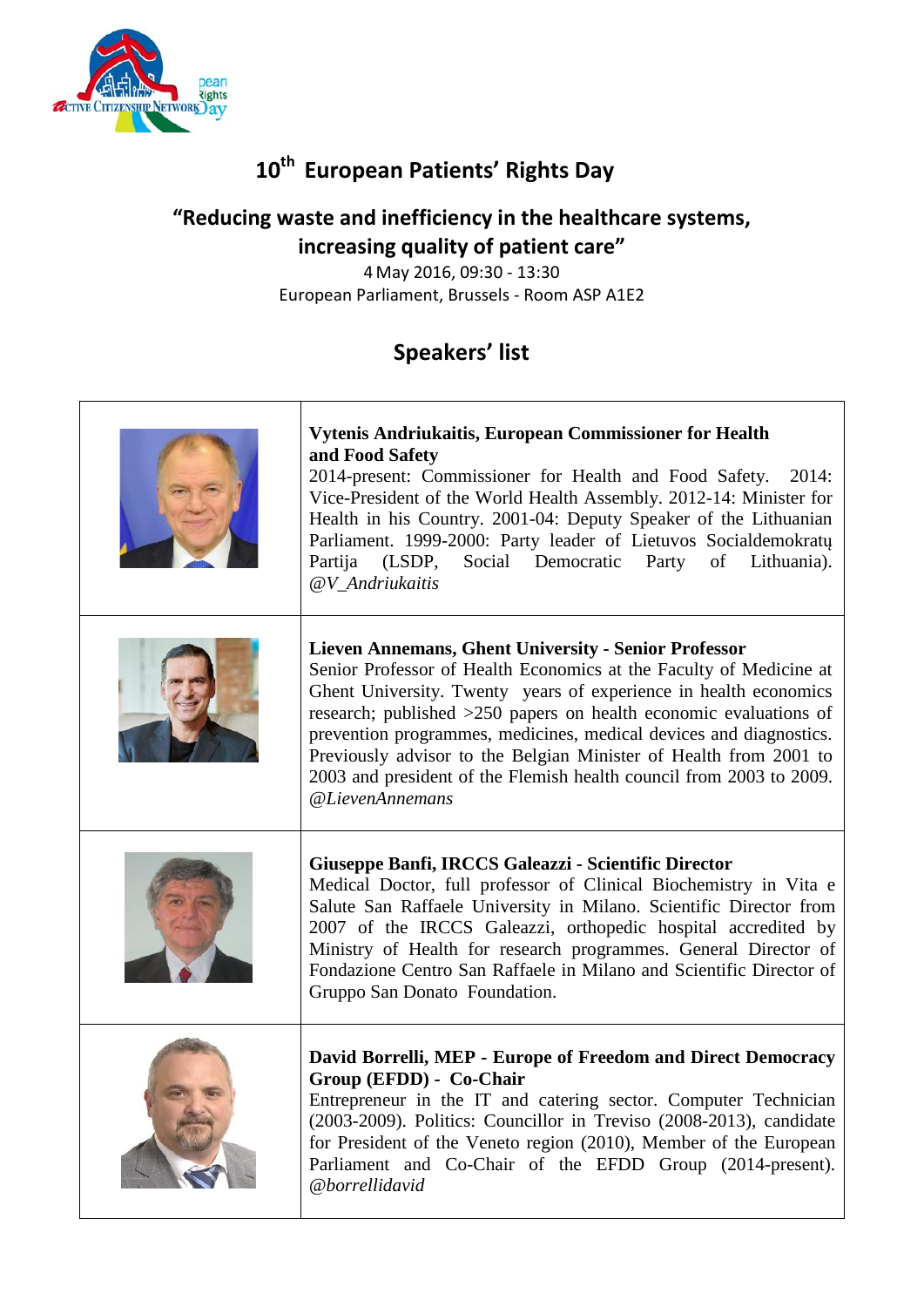

٦

 $\mathsf{r}$ 

| Maarten de Wit, European League Against Rheumatism - Vice<br><b>President</b><br>He has been active in organizations of patients with rheumatic<br>diseases at local, national and international level for more than 15<br>years. He is member of the Scientific Committee of the European<br>League Against Rheumatism (EULAR) and nominated for EULAR<br>vice president for the Standing Committee of People with<br>Arthritis/Rheumatism in Europe (PARE).                                                                                             |
|-----------------------------------------------------------------------------------------------------------------------------------------------------------------------------------------------------------------------------------------------------------------------------------------------------------------------------------------------------------------------------------------------------------------------------------------------------------------------------------------------------------------------------------------------------------|
| David Evans - Contact, Help, Advice and Information Network<br>(CHAIN)<br>David Evans has worked in and around the UK NHS for 32 years. He<br>established CHAIN, a free, multi-professional, mutual support<br>network in 1997, and it now has 15,000 members. CHAIN offers a<br>unique pool of front-line clinicians, researchers, managers and<br>educators keen to share their experience and aspirations in pursuit of<br>better care.                                                                                                                |
| Antonio Gaudioso, Cittadinanzattiva - Secretary General<br>He is currently General Secretary of Cittadinanzattiva, an Italian civic<br>organization that promotes civic participation and protects citizens'<br>rights. He started his collaboration with Cittadinanzattiva in 1996. In<br>2002 he contributed to the drafting of the European Charter of<br>Patients' Rights promoted by Active Citizenship Network, the<br>European branch of Cittadinanzattiva. @anto_gaudioso                                                                         |
| Douglas Gregory, member of EFPIA Heath Systems Working<br>Group<br>He is Executive Director, European Union Government Affairs at<br>Amgen, responsible for coordinating and advancing Amgen interests<br>to the EU Institutions. Mr. Gregory chairs the EFPIA (European<br>Federation of Pharmaceutical Industries and Association), Priority<br>Working Group on Biologics and is an active contributor to EFPIA's<br>policy work on Healthcare Systems.                                                                                                |
| Jamie Hogg, NHS Grampian - Clinical Lead for Modernisation<br>NHS Grampian is one of 14 Scottish Health Boards. In 2012, NHS<br>Grampian's Modernisation team started working using the Prescribe<br>digital platform to support service redesign activity with a view to<br>improving efficiency and meeting workforce challenges across the<br>Scottish health system. Dr Jamie Hogg, who is the project lead and<br>Deputy and Associate Medical Director, was also shortlisted in the<br>Scottish Health Awards for leading and managing for quality. |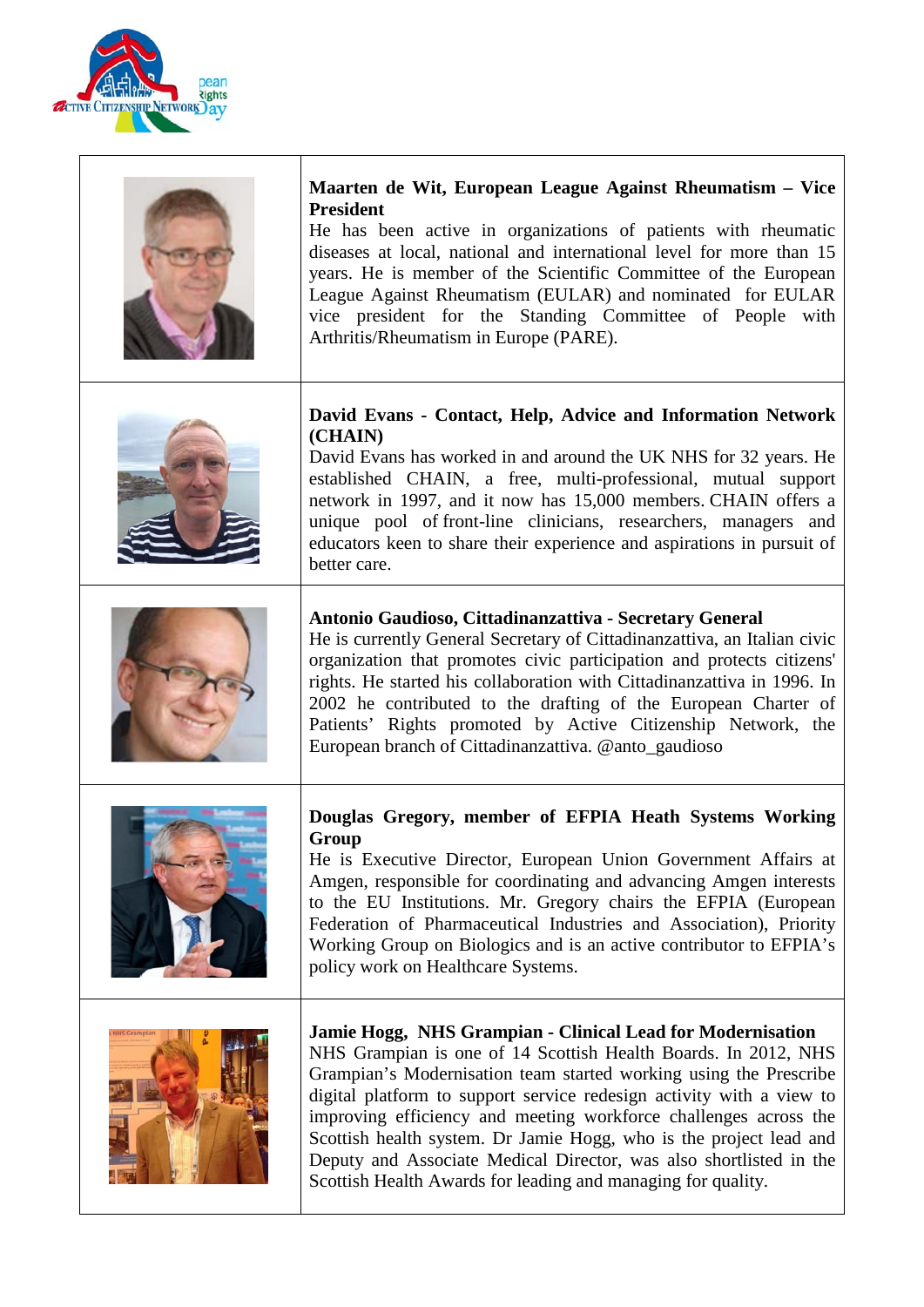

| <b>Salvatore Leone, AMICI Onlus - General Director</b><br>AMICI Onlus is the Italian association of the Crohn's & Ulcerative<br>Colitis, member of the National Coalition of Associations for Patients<br>suffering Chronic Diseases (CnAMC), Italy. Salvatore Leone is also<br>the Vice president of the The European Federation of Crohn's &<br>Ulcerative Colitis Associations (EFCCA).                                                                                                                                                                                                                                  |
|-----------------------------------------------------------------------------------------------------------------------------------------------------------------------------------------------------------------------------------------------------------------------------------------------------------------------------------------------------------------------------------------------------------------------------------------------------------------------------------------------------------------------------------------------------------------------------------------------------------------------------|
| Antonio Longo, European Economic and Social Committee,<br><b>Various Interests Group</b><br>President of the Movimento Difesa del Cittadino (Citizens' Rights<br>Movement) - Member of CNCU (National Council for Consumers<br>and Users) in Italy.                                                                                                                                                                                                                                                                                                                                                                         |
| Pamela Mazzocato, Karolinska Insitutet - Leader of the Clinical<br><b>Management research group</b><br>PhD in Medical Management, Pamela Mazzocato leads the Clinical<br>Management research group at the Medical Management Center,<br>Karolinska Insitutet (KI). In her research she focuses on how the<br>management of clinical operations and healthcare organizations<br>influences the ability to meet the needs of patients and healthcare<br>professionals. Since 2012, she is co-directing and running courses in<br>Healthcare Management for master students in Health Economics,<br>Policy and Management, KI. |
| Cristiana Montani Natalucci, Cittadinanzattiva, Tribunal for<br><b>Patients'Rights - Senior Communications and Project Manager</b><br>Extensive experience in National and International communications<br>projects in healthcare sector. She works for the Tribunal for Patients'<br>Rights of Cittadinanzattiva. She is an expert in technical, conceptual<br>and content development with a thorough national<br>and<br>international knowledge of corporate, institutional and association<br>decision making processes.                                                                                                |
| Virginia Minogue, England National Health System- Research,<br>evidence and knowledge lead<br>Research, evidence and knowledge lead for the NHS Future Focused<br>Finance programme: a five year vision for NHS finance professionals,<br>clinicians and patients. She also led a theme group looking at patient<br>engagement in reducing waste.<br>She has several years' experience of management in the public sector<br>and as Chair of a voluntary sector mental health organisation with an<br>active service user involvement project.                                                                              |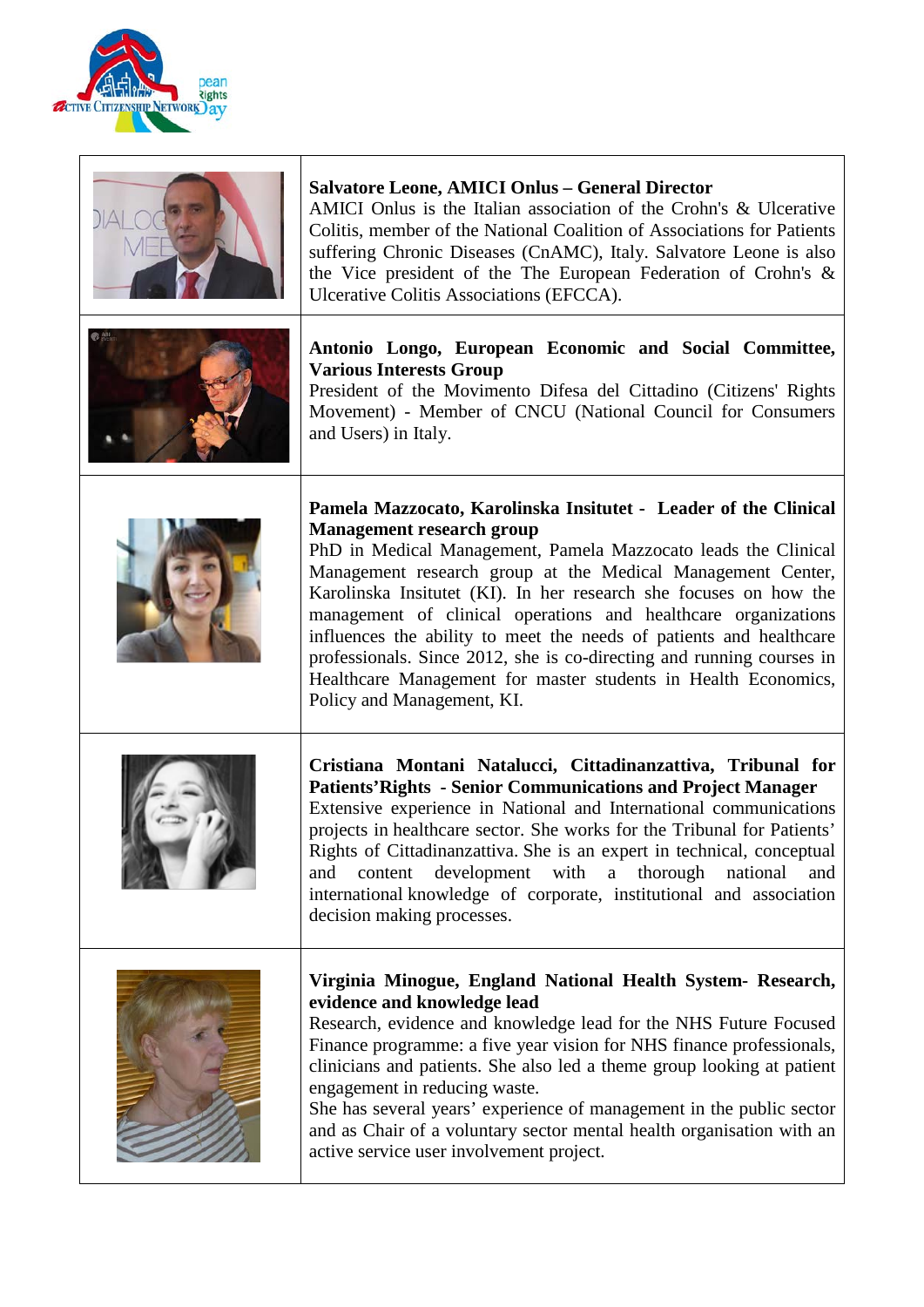

| Eileen Nolan Shortiss, National Cancer Control Programme -<br><b>Manager Electronic Cancer Referral and Urological Cancers</b><br>She qualified as general nurse and midwife, and has a Business<br>Degree, MBA and a Diploma in Cancer Prevention in the National<br>Cancer Institute, US. Eileen works in the National Cancer Control<br>Programme and is responsible for the development of electronic<br>cancer referral which has won an eGovernment Award. Currently<br>Eileen is supporting the National Programme Manager for Urological<br>Cancers and Electronic Cancer Referrals Systems.                                                               |
|--------------------------------------------------------------------------------------------------------------------------------------------------------------------------------------------------------------------------------------------------------------------------------------------------------------------------------------------------------------------------------------------------------------------------------------------------------------------------------------------------------------------------------------------------------------------------------------------------------------------------------------------------------------------|
| Piernicola Pedicini, MEP - Europe of Freedom and Direct<br><b>Democracy Group - Coordinator</b><br>Piernicola took a Degree on Physics in 1998 and a Medical Physics<br>Specialisation in 2006 at the University Federico II of Naples and he<br>worked as Medical Physicist at the Department of Radiation<br>Oncology in Rionero in Vulture, Potenza, Italy, since 2008 as health<br>Director until his recent election as Member of the European<br>Parliament. He is member of the ENVI (Environment, Public Health<br>and Food Safety) committee of the European Parliament and<br>coordinator for the EFDD political group. @ PediciniM5S                    |
| Bert Van Caelenberg, Health First Europe - Vice President<br>Worked as a paramedic at the University Hospital (UZ) in Ghent.<br>From 1974 until 1984 he has been member of the Board of the<br>University Hospital of Ghent. From 1984 until 1988 he has been<br>board member of the University of Ghent. For over 20 years now, he<br>has occupied the position of Secretary General to the European<br>Federation of Employees in Public Services (Eurofedop), located in<br>Brussels.                                                                                                                                                                           |
| Stéphane Vandam, World Health Organization - Public Health<br><b>Officer</b><br>He is a physician graduated from the Free University of Brussels with<br>postgraduate training in tropical medicines at the Prince Leopold<br>Institute for Tropical Medicine in Anvers and in public health at the<br>Johns Hopkins University, USA (MPH). He joined the WHO in 1996<br>where he worked in former Yugoslavia as Special Representative for<br>WHO Regional office for Europe in the Former Republic of<br>Yugoslavia. He was then in charge of humanitarian operations in<br>Kosovo before he joined in 2000 the WHO office at the European<br>Union in Brussels. |